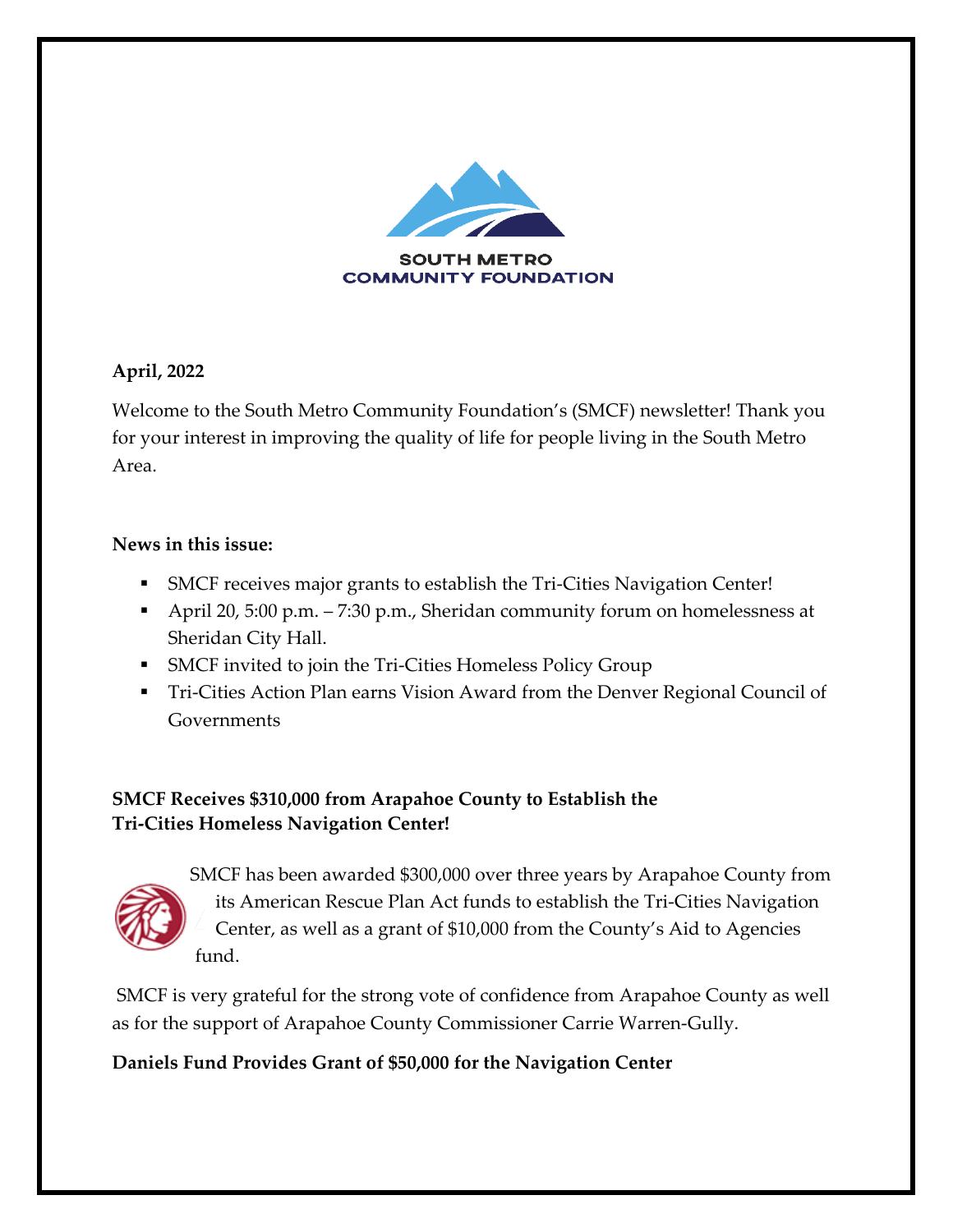SMCF has received a major award from the Daniels Fund, which learned of the community forums on homelessness in Englewood and Littleton sponsored by SMCF,

Change The Trend (CTT), the Greater Englewood Chamber of Commerce and GraceFull Café.



After reading about the Littleton forum, a program officer from the Daniels Fund contacted SMCF and CTT to learn more about the Tri-Cities Homeless Navigation Center. He subsequently invited SMCF and CTT to jointly to submit an application to support the Navigation Center, and has now provided a grant of \$50,000.

The Daniels Fund, established by cable television pioneer Bill Daniels, is a private charitable foundation dedicated to making life better for the people of Colorado, New Mexico, Utah, and Wyoming through its grants program, scholarship program, and ethics initiative. Visit DanielsFund.org to learn more.

### **Sheridan Rising for Equity Awards \$2,500 to SMCF**

Sheridan Rising for Equity has generously awarded SMCF \$2,500 to help develop the Tri-Cities Homeless Navigation Center.



SMCF also has requests for support out to numerous other grantmakers. SMCF will continue writing grants to ensure that the Tri-Cities Homeless Navigation Center is sustainable in the future.

Forty CTT agencies and organizations that serve people who are unhoused will bring their clients to the Navigation Center, where their unique needs will be assessed, where they will be mentored and guided to services, and where their progress toward stability and safe housing will be tracked with a computer program.

# **Report on Homeless Forum Scheduled for Sheridan, April 25**

In June of 2021, SMCF co-sponsored a "thought co-op" with the Greater Englewood Chamber of Commerce, GraceFull Café and Change The Trend, an organization with more than 40 partner organizations that provide services to people who are homeless.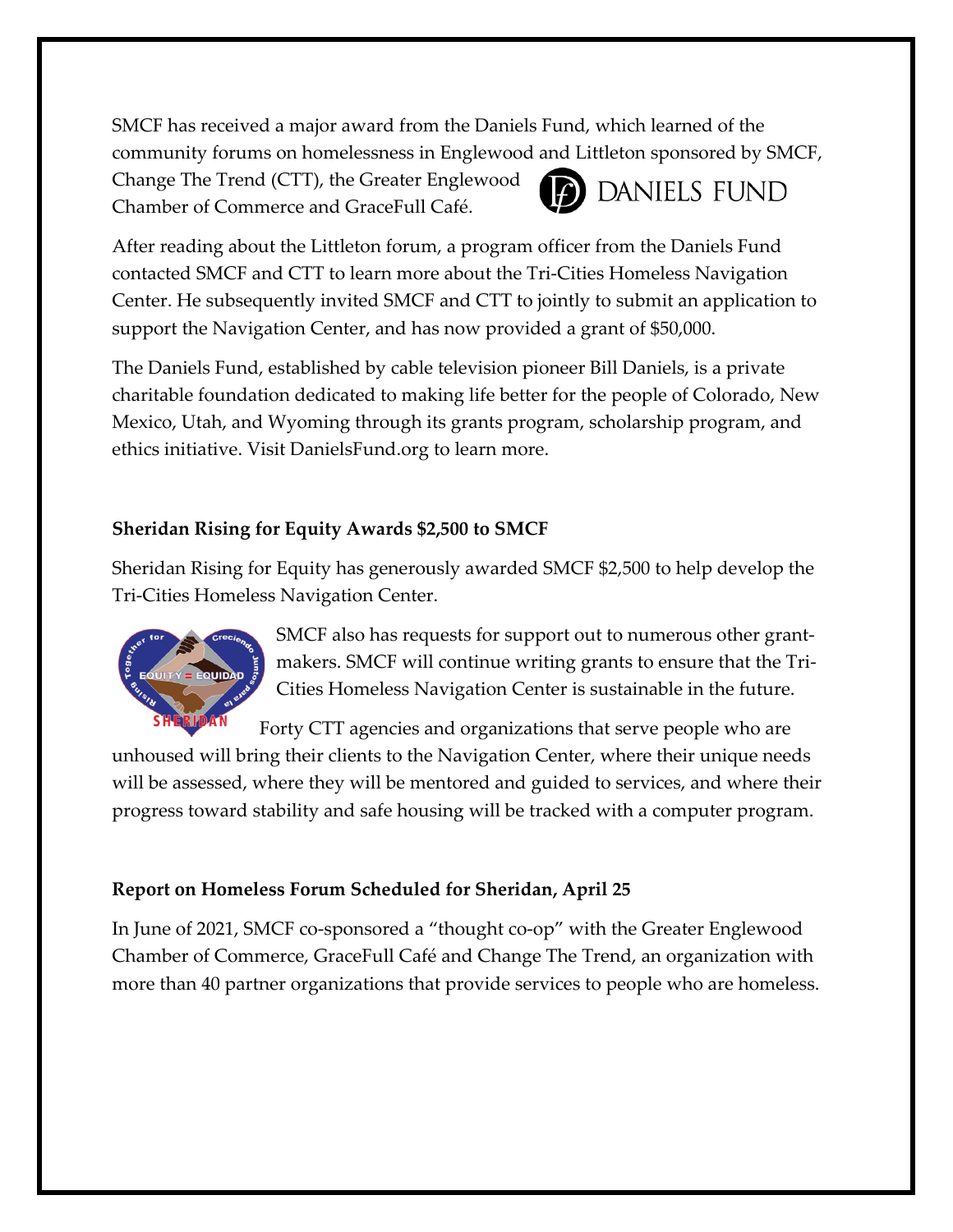SMCF helped organize a similar community forum in Littleton in October of 2021.

Almost 200 interested people attended. You can view the forum at Challenges Of Homelessness - YouTube.

SMCF is working on a similar forum to be held in Sheridan. Partnering with SMCF is the City of Sheridan, CTT, the Greater Englewood Chamber of Commerce,



Sheridan Rising for Equity, Arapahoe County and others. SMCF Board member Mike Sandgren will facilitate the forum and Board member Sandra Blythe-Perry, Executive Director of Integrated Family Community Services, will be among the panelists.

The free Sheridan community forum will be held April 25, from 5:00 – 7:30 p.m. with a light dinner provided. Everyone is invited, but please RSVP your acceptance to https://www.eventbrite.com/e/the-challenges-of-homelessness-a-sheridan-community-forumtickets-300993007187

# **Report on what's going on SMCF Invited to Participate in the Tri-Cities Homeless Policy Group**

The Tri-Cities Homeless Policy Group was organized three years ago to study the growing problem of homelessness in Littleton, Englewood and Sheridan. The Policy Group, which consisted of elected leaders and senior staff from the three communities plus representatives from the police, service-providers and the faith community, established a Homelessness Action Plan in 2021. The Navigation Center was one major recommendation in the plan.

Now SMCF has been invited to join the Steering Committee of the Policy Group while it works to implement all of the parts of the plan.

#### **About The SMCF**

After establishing 501(c)3 status, a group of South Metro community leaders began meeting in 2019 to study the major issues facing residents of the area, and in 2020 established a distinguished Board of Directors and Advisory Council. You can see the names and titles of those outstanding community leaders on the SMCF website.